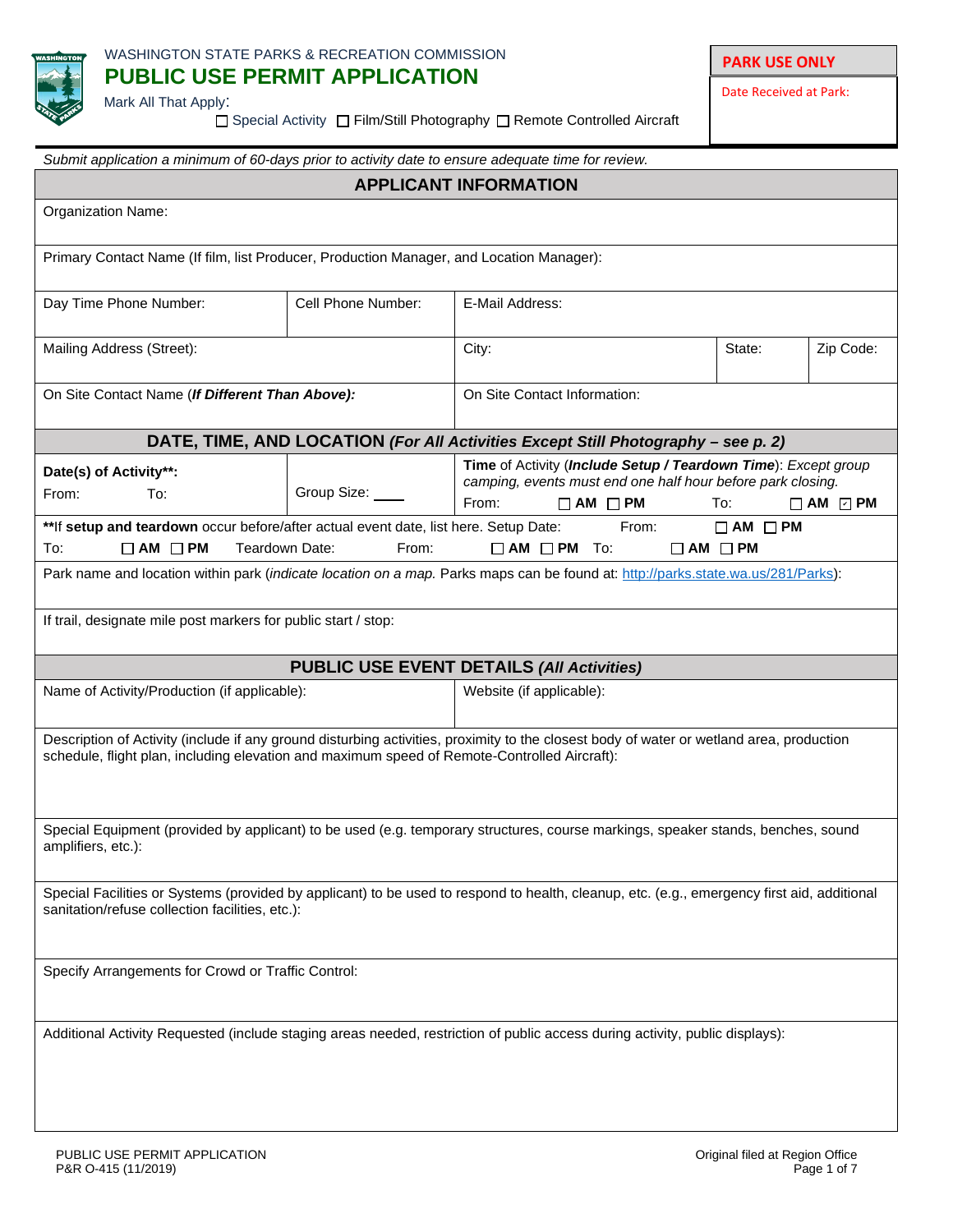| <b>ALCOHOLIC BEVERAGES (If Applicable)</b>                                                                                                                                                                                                                                                                                                                                                                                                                                                                                                     |                                                                                                                                           |  |  |  |
|------------------------------------------------------------------------------------------------------------------------------------------------------------------------------------------------------------------------------------------------------------------------------------------------------------------------------------------------------------------------------------------------------------------------------------------------------------------------------------------------------------------------------------------------|-------------------------------------------------------------------------------------------------------------------------------------------|--|--|--|
| Will alcoholic beverages be served?                                                                                                                                                                                                                                                                                                                                                                                                                                                                                                            | Will alcoholic beverages be sold?                                                                                                         |  |  |  |
| <b>No</b><br><b>Yes</b>                                                                                                                                                                                                                                                                                                                                                                                                                                                                                                                        | <b>No</b><br><b>Yes</b>                                                                                                                   |  |  |  |
| If alcohol is served or sold, how will it be managed? State and Local law and permits apply, see http://lcb/licensing/licensing-services.                                                                                                                                                                                                                                                                                                                                                                                                      |                                                                                                                                           |  |  |  |
|                                                                                                                                                                                                                                                                                                                                                                                                                                                                                                                                                | SALES, CONCESSIONAIRES, AND VENDORS (If Applicable)                                                                                       |  |  |  |
| Will activity include third party concessionaires or vendors?                                                                                                                                                                                                                                                                                                                                                                                                                                                                                  | Will permittee be selling merchandise or items?                                                                                           |  |  |  |
| If yes, how many?<br>Yes<br>No                                                                                                                                                                                                                                                                                                                                                                                                                                                                                                                 | 7 Yes<br><b>No</b><br>If yes, describe:                                                                                                   |  |  |  |
| If yes, you must review the language below and check one of the boxes regarding liability insurance. If you have any<br>questions, please contact the park.                                                                                                                                                                                                                                                                                                                                                                                    |                                                                                                                                           |  |  |  |
| Insurance must adhere to the following:                                                                                                                                                                                                                                                                                                                                                                                                                                                                                                        | INSURANCE: The Event Coordinator/Permittee shall have available a valid Certificate of Insurance on site for the duration of the event.   |  |  |  |
| 1.<br>and control.                                                                                                                                                                                                                                                                                                                                                                                                                                                                                                                             | Shall maintain all risk property insurance covering exhibitor's own property and property of others in the exhibitor's care, custody      |  |  |  |
| Shall maintain bodily injury and property damage insurance coverage including contractual liability, in the minimum amount of<br>2.<br>\$1,000,000 per occurrence and \$2,000,000 in the aggregate, and shall name Washington State Parks and Recreation Commission,<br>1111 Israel Rd. SW, Olympia, WA 98504-2650 as Additional Insured under the policy.<br>3. Insurance must be valid for the term of the use permit and signed by the insurance broker as evidence of coverage required herein<br>one of the two choices below (Mark one): |                                                                                                                                           |  |  |  |
|                                                                                                                                                                                                                                                                                                                                                                                                                                                                                                                                                | The Event Coordinator/Permittee will cover all temporary vendors under their policy and attests to this with their final signature on     |  |  |  |
| the permit application.<br>attests to this with their final signature on the permit application.                                                                                                                                                                                                                                                                                                                                                                                                                                               | The Event Coordinator/Permittee guarantees that all temporary vendors are covered by their own valid insurance policies and               |  |  |  |
|                                                                                                                                                                                                                                                                                                                                                                                                                                                                                                                                                | <b>TYPE OF PRODUCTION (Film/Photography Only)</b>                                                                                         |  |  |  |
| <b>Filming Activities</b>                                                                                                                                                                                                                                                                                                                                                                                                                                                                                                                      | Still Photography Activities                                                                                                              |  |  |  |
| <b>Feature Film</b><br>Television<br><b>Commercial Advertisement</b><br>Other                                                                                                                                                                                                                                                                                                                                                                                                                                                                  | Catalog Photography<br>$\perp$<br>Still Photography (3 or more paid staff)<br>$\Box$<br>Still Photography - Annual (2 or less paid staff) |  |  |  |
| Total number of Film & Photography Crew:                                                                                                                                                                                                                                                                                                                                                                                                                                                                                                       | Total number of Film & Photography Vehicles on site:                                                                                      |  |  |  |
|                                                                                                                                                                                                                                                                                                                                                                                                                                                                                                                                                | <b>SITE REFERENCES (Film Only)</b>                                                                                                        |  |  |  |
| List two recent site references:                                                                                                                                                                                                                                                                                                                                                                                                                                                                                                               |                                                                                                                                           |  |  |  |
| Location:                                                                                                                                                                                                                                                                                                                                                                                                                                                                                                                                      | Location:                                                                                                                                 |  |  |  |
| Contact:                                                                                                                                                                                                                                                                                                                                                                                                                                                                                                                                       | Contact:                                                                                                                                  |  |  |  |
| Phone Number:                                                                                                                                                                                                                                                                                                                                                                                                                                                                                                                                  | Phone Number:                                                                                                                             |  |  |  |
| E-Mail Address:                                                                                                                                                                                                                                                                                                                                                                                                                                                                                                                                | E-Mail Address:                                                                                                                           |  |  |  |
| <b>FLIGHT DETAILS (Remote Controlled Aircraft Only)</b>                                                                                                                                                                                                                                                                                                                                                                                                                                                                                        |                                                                                                                                           |  |  |  |
| Purpose of request and acknowledgment of compliance:                                                                                                                                                                                                                                                                                                                                                                                                                                                                                           |                                                                                                                                           |  |  |  |
| Recreational: (the applicant acknowledges they will follow community-based safety guidelines for the operation of                                                                                                                                                                                                                                                                                                                                                                                                                              |                                                                                                                                           |  |  |  |
| an unmanned aircraft system and Public Law 112-95, Section 336-Special Rules for Model Aircraft).                                                                                                                                                                                                                                                                                                                                                                                                                                              |                                                                                                                                           |  |  |  |
| □ Work/Business: (the applicant acknowledges they will comply with FAA operating rules and 14 CRF Part107).                                                                                                                                                                                                                                                                                                                                                                                                                                    |                                                                                                                                           |  |  |  |
| Flight Plan with Map: Please attach as an addendum to this application<br><b>Proposed Elevation:</b><br>Maximum Air Speed:<br>Aircraft weight:                                                                                                                                                                                                                                                                                                                                                                                                 |                                                                                                                                           |  |  |  |
| □ Less Than 0.55 LBS □ 0.55 - Less Than 55 LBS □ 55 LBS or over requires proof of FAA operational approval                                                                                                                                                                                                                                                                                                                                                                                                                                     |                                                                                                                                           |  |  |  |
|                                                                                                                                                                                                                                                                                                                                                                                                                                                                                                                                                |                                                                                                                                           |  |  |  |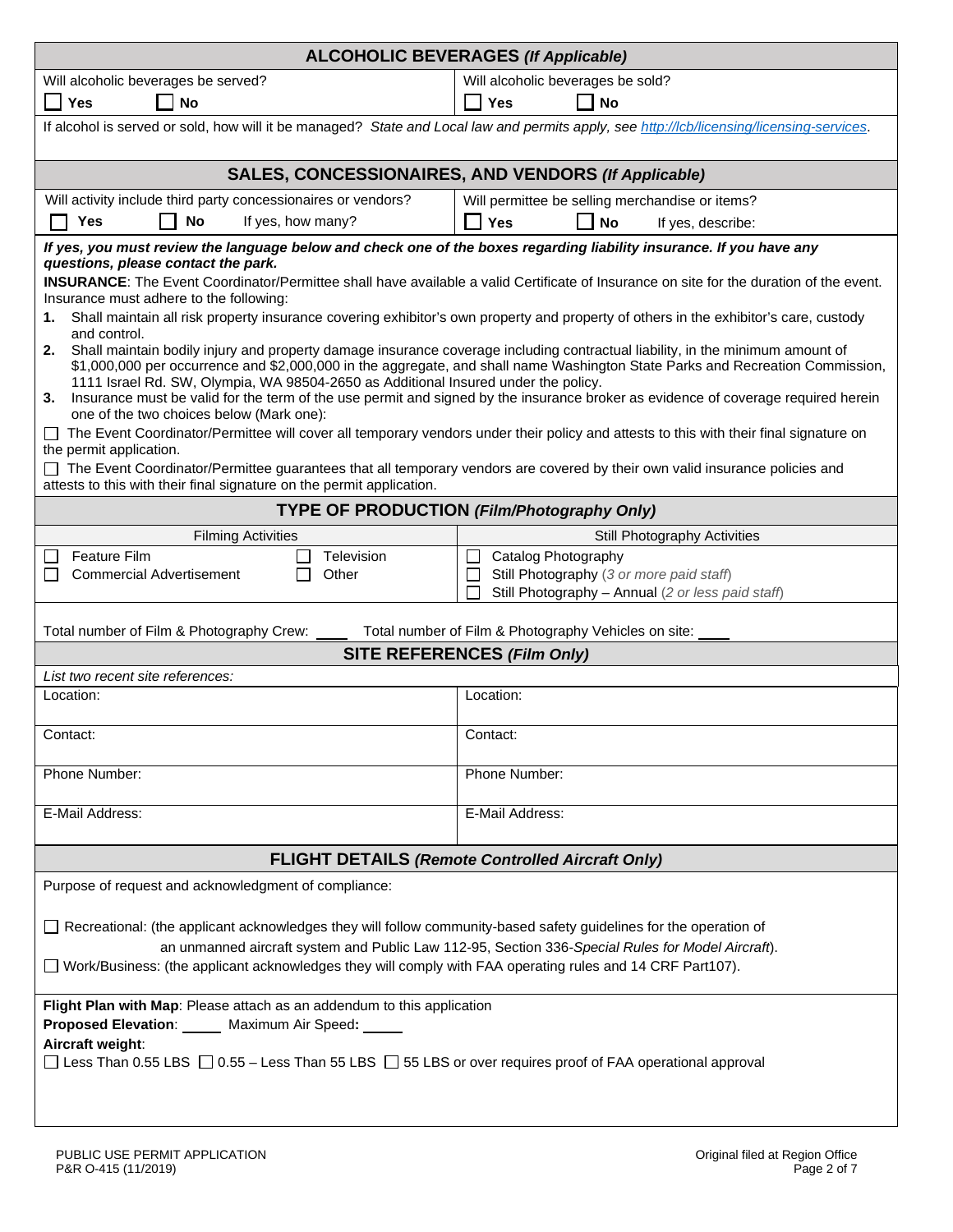# **TERMS AND CONDITIONS** *(All Activities)*

**PROHIBITED ACTIVITIES:** Activities having the potential to significantly impact alter or damage park resources are prohibited. The following are also prohibited: (1) altering, damaging or removing vegetation, park property, or park facilities, (2) vehicle use off established roads and parking areas, (3) use of insecticides, herbicides, or pesticides, (4) loud noises (160 decibels or higher), between 10:00 p.m. and 6:30 a.m., (5) smoking in buildings, on boardwalks, or in vegetated areas, (6) disrobing in public or nudity, (7) use of meadow areas except on trails or already disturbed areas as determined by State Parks, not the Permittee, (8) harassment of wildlife (filming of wildlife is permitted if there is no disturbance, feeding, teasing, or manipulation of resident or free-roaming animals). The use of domesticated dogs and cats is permitted if humane treatment is accorded the animal at all times and State Park regulations are strictly observed. For example, domesticated animals must be under physical control at all times. Wildlife captured elsewhere may not be used in any in-park filming, whether trained or not.Animals may not be tethered to trees at any time.

**ACCESS:** State Parks authorized representative shall be the area manager and/or their designee. This representative shall have access to, from, and over the premise at all times.

**USE AREA:** The specific extent of the use area shall be subject to the approval of the area manager or their designee and may be adjusted at their discretion. Special activities will be conducted only in approved locations and/or facilities noted in the Special Activity Permit.

**ASSUMED RESPONSIBILITY:** The Permittee assumes responsibility for all activities conducted by Permittee in the performance of the Permit, including but not limited to negligent supervision and control of the activities to prevent injury or damage. Permittee shall maintain the cleanliness of all the use area during the Permittee's use including cleanup of litter and debris. Permittee shall provide surveillance and security to preserve order.

**RULE COMPLIANCE:** The Permittee and its officers, agents, and employees shall comply with all applicable codes, rules, regulations, and laws, including compliance with all Discover Pass requirements, and any lawful order of the area manager or designee.

**ADDITIONAL PERMITTING:** Permittee shall obtain and keep in force all additionally required permits, licenses, permissions, consents, and approval required by governmental agencies or third parties in connection with activities performed under the Permit. Application for permits shall be at the sole risk, cost, and expense of the Permittee. Permittee is solely responsible for determining what permits are required and obtaining required permits.

#### **HOLD HARMLESS:**

#### **Non-WA State Governmental Entities:**

It is understood and agreed by State Parks and the Permittee that the Permit is solely for the benefit of the parties hereto and gives no right to any other party. No joint venture or partnership is formed as a result of the Permit. Each party hereto agrees to be responsible and assumes liability for its own wrongful or negligent acts or omissions, or those of its officers, agents, or employees to the fullest extent required by law, and agrees to save, indemnify, defend, or hold the other party harmless for any such liability. In the case of negligence of both State Parks and the Permittee, any damages allowed shall be levied in proportion to the percentage of negligence attributable to each party, and each party shall have the right to seek contribution from the other party in proportion to the percentage of negligence attributable to the other party.

#### *Or*

#### **WA State Governmental Entities:**

The Permittee shall hold harmless and defend (such defense will be provided at the sole discretion of the office of the Attorney General of the State of Washington, and only as permitted by law and as covered by the Permittee's coverage under the State of Washington self-insurance Liability Program and the Tort Claims Act (RCW 4.92.et seq.) State Parks from any and all liability arising out of any actual or alleged claims, losses, or lawsuits resulting from the negligent act and/or omission of the Permittee, its officers, agents, and employees acting within the scope of their official duties, in its/their use of the premises.

**DAMAGES:** Any damages to property of State Parks caused by the Permittee while acting under the Permit shall be repaired at the Permittee's expense. Any such damages not repaired to the satisfaction of State Parks may be repaired by State Parks and the costs thereof charged to the Permittee.

**NATURAL AND CULTURAL RESOURCES:** Geological and archaeological resources must not be disturbed. No materials, adhesives, paints, etc. may be used on any of these park resources. No devices may be driven into the rocks, or cliff areas. Any damage to park resources may result in closing the area to future activities.

**INSURANCE:** The Permittee agrees to provide a certificate of insurance in the amount of \$1,000,000 general liability and \$1,000,000 personal injury naming State Parks as an additional insured or show evidence of insurance for WA State self-insured governmental entities.

**BONDS AND DAMAGE DEPOSITIS:** State Parks may require the Permittee to post a bond or damage deposit payable to State Parks in an amount sufficient to cover any potential damages to park resources or facilities that may occurring during or as a result of the activity.

**FEES:** In addition to the application fee, facility and other additional fees (copy attached) may be required and are due and payable to State Parks upon signature of the Permit.

**ALCOHOL:** Permittee agrees that alcohol will only be allowed by permission of State Parks and recognizes and will ensure compliance with the limitations imposed by the State Law on the use of alcoholic beverages, especially no dispensing to or use of alcoholic beverages by minors.

**COMMERCIAL ACTIVITIES:** If a Permittee or its officers, agents, and employees is selling merchandise, no additional permit will be required except those permits required when selling food items. If an outside vendor will be selling goods and services, then an approved Commercial User Permit/ Temporary Vendor Permit will be required for each vendor along with the appropriate permit fees.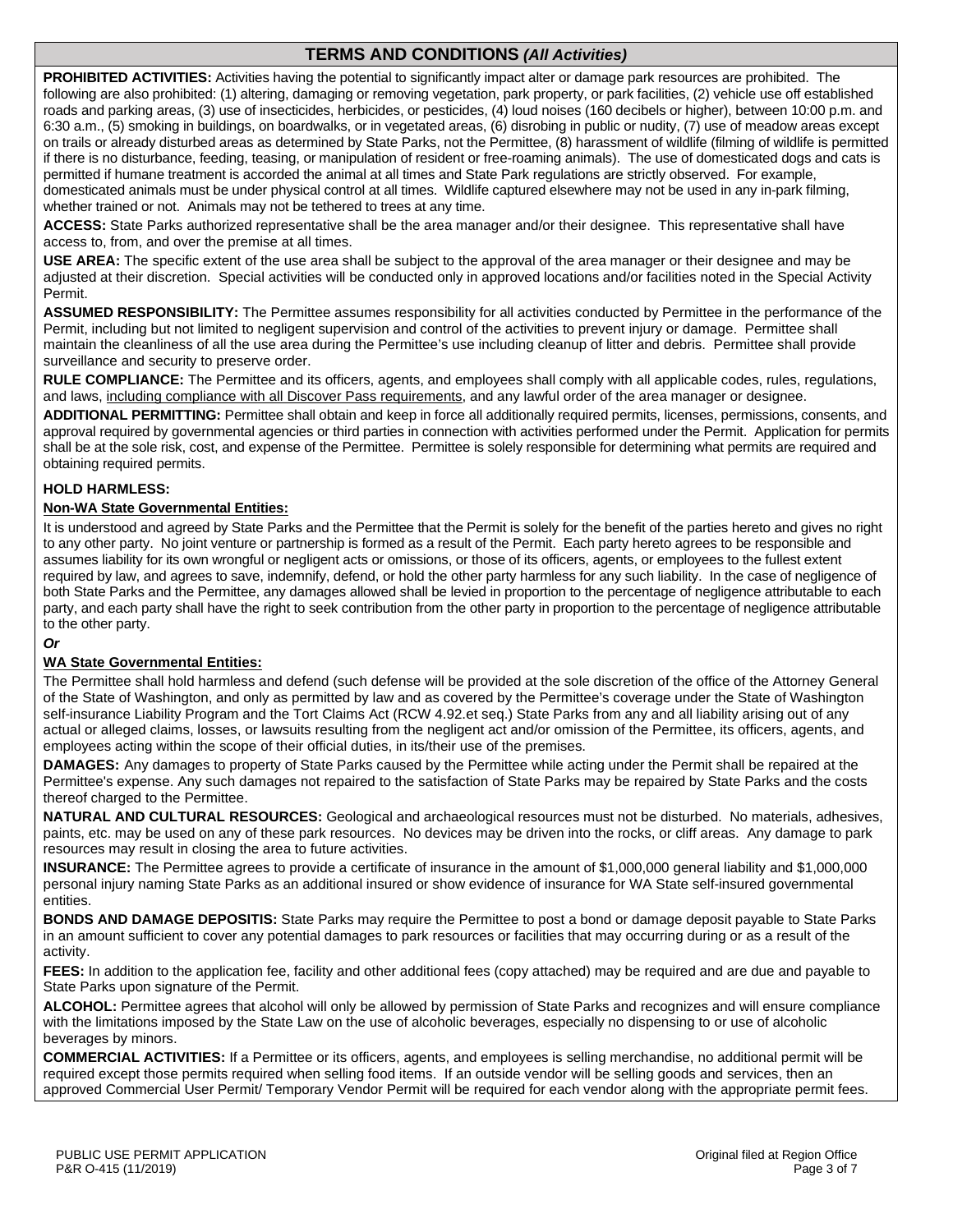**MOTOR VEHICLES:** The Permittee agrees to abide by all motor vehicle laws of the state of Washington. The Permittee shall describe any proposed activity that would result in the operation of a vehicle outside of the motor vehicle laws in the general description portion of the permit.

PERMIT DISPLAY: The Permittee shall have a copy of the Permit in their possession at the time of the activity and display upon request of the Area Manager and/or their designee.

**CHECK-OUT REQUIREMENTS:** Before leaving the park, the Permittee or his/her representative will make arrangements for an inspection of the assigned area by the Area Manager or the Area Manager's representative to insure, if in the judgement of the Area Manager/representative that the area is left in a clean and orderly condition.

**PERMIT ASSIGNMENT:** The Permit is non-transferable and non-assignable. Any attempt to transfer or assign an issued permit shall cause immediate cancellation of the Permit.

**CLOSURES:** The Permittee is not allowed to conduct activities or have access to areas not generally accessible to the general public, unless specific written approval is received from State Parks. No activities will be permitted during periods of extreme weather conditions, fire danger, or fire closure.

**CANCELLATION OF PERMIT:** Notwithstanding the issuance of the Permit, State Parks reserves the right to and may at any time cancel the Permit for any of the following reasons: (1) if there is clear danger to public health and safety; (2) if, in the opinion of State Parks' representative, the activity requested represents an unreasonable threat to park resources, facilities, or wildlife; (3) if it is determined that supervisory requirements for the proposed activity will place unreasonable burdens on staff capacity, irrespective of the Permittee's willingness to pay supervisory costs; (4) if the proposed activity would unduly conflict with visitors' normal use of the park; (5) if Permittee(s) enter areas closed to the general visiting public, or allow activities not permitted to the average visitor except for cooperative activities as an agent of State Parks. The Permit may also be cancelled by State Parks without notice if the terms of the permit are violated. Deliberate infractions of the terms of the permit or the deliberate making of false or misleading statements concerning intended actions in order to obtain a permit are causes for immediate cancellation of the permit and cause for possible prosecution. The Permit may be cancelled by State Parks if the location is changed and/or expanded without the written permission of State Parks. Reimbursement for services performed by State Parks and not otherwise paid for by the Permittee prior to the effective date of such cancellation shall be as State Parks reasonably determines. Any revocation of the Permit may result in denial of future use by the same Permittee in any State Park facility.

**WAIVER OF RIGHTS:** State Parks' failure to insist upon the strict performance of any provision of the Permit or to exercise any right based upon breach thereof or the acceptance of any performance during such breach shall not constitute a waiver of any right under the Permit.

**GOVERNING LAW:** The Permit shall be construed and enforced in accordance with, and the validity and performance hereof shall be governed by the laws of the state of Washington. Venue for any suit between the parties arising out of the Permit shall be the Superior Court of Thurston County, Washington.

**SEVERABILITY:** In the event any term or condition of the Permit or application thereof to any person or circumstances is held invalid, such invalidity shall not affect other terms, conditions, or applications of the Permit which can be given effect without the invalid term, condition, or application. To the end, the terms and conditions of the Permit are declared severable.

### **GENERAL CONDITIONS** *(For Film/Photography & Remote-Controlled Aircraft)*

Washington Administrative Code 352-74-060 (film/photography) and Washington Administrative Code 352-32-130 (remote controlled aircraft) state in part all applicants shall agree to conduct their activity in a manner which:

- 1) Is compatible with the activities of the public and park visitors.
- 2) Will not damage or disturb facilities or the natural, cultural, or historic resources.
- 3) Will not interfere with park operations and staff.
- 4) Will not disrupt wildlife.
- 5) Will not imply the endorsement of the Commission for the content of films.
- 6) Will acknowledge the cooperation of the Commission.<br>7) Is not inconsistent in the judgment of the director with t
- Is not inconsistent in the judgment of the director with the purposes for, or conditions on which, the property where the filming is to take place was acquired.
- 8) Will conform with all the applicable statutes, rules, policies, and procedures of the Commission, and the instructions of the Commission staff who supervise the filming/still photography or remote-controlled aircraft activities.

### **ADDITIONAL TERMS AND CONDITIONS** *(Filming/Photography)*

**RESTRICTED ACTIVITIES:** The following are restricted and must be approved in advance by State Parks: (1) use of animals or children, (2) discharge of blank ammunition, (3) mechanical or pyrotechnic special effects, (4) stunts, (5) amplified music, (6) placing of large set dressings, (7) filming or photography within interiors of State Parks employee housing or administrative work areas. Generators may not be placed within 100 feet of residences or occupied buildings.

**DISRUPTION OF VISITOR ACTIVITIES:** Filming activities may not unduly conflict with visitor use or experience in the park. The public shall be informed, at the Permittee's expense, of any unusual or long-term closure or delay expected due to the filming activity. The Permittee should avoid filming in high public use areas and on weekends and holidays. The Permittee understands that the Permit may be cancelled for those locations that are subject to intensive public use, or if filming is scheduled during busy weekend and holiday dates. To the extent possible, the public must be allowed to view production activities.

**SET CONSTRUCTION:** Set construction must be approved in advance by State Parks' representative, and plans and drawings may be required. Sets may be constructed on highly disturbed areas (i.e. parking areas, road turnouts, etc.). Undisturbed areas may be used,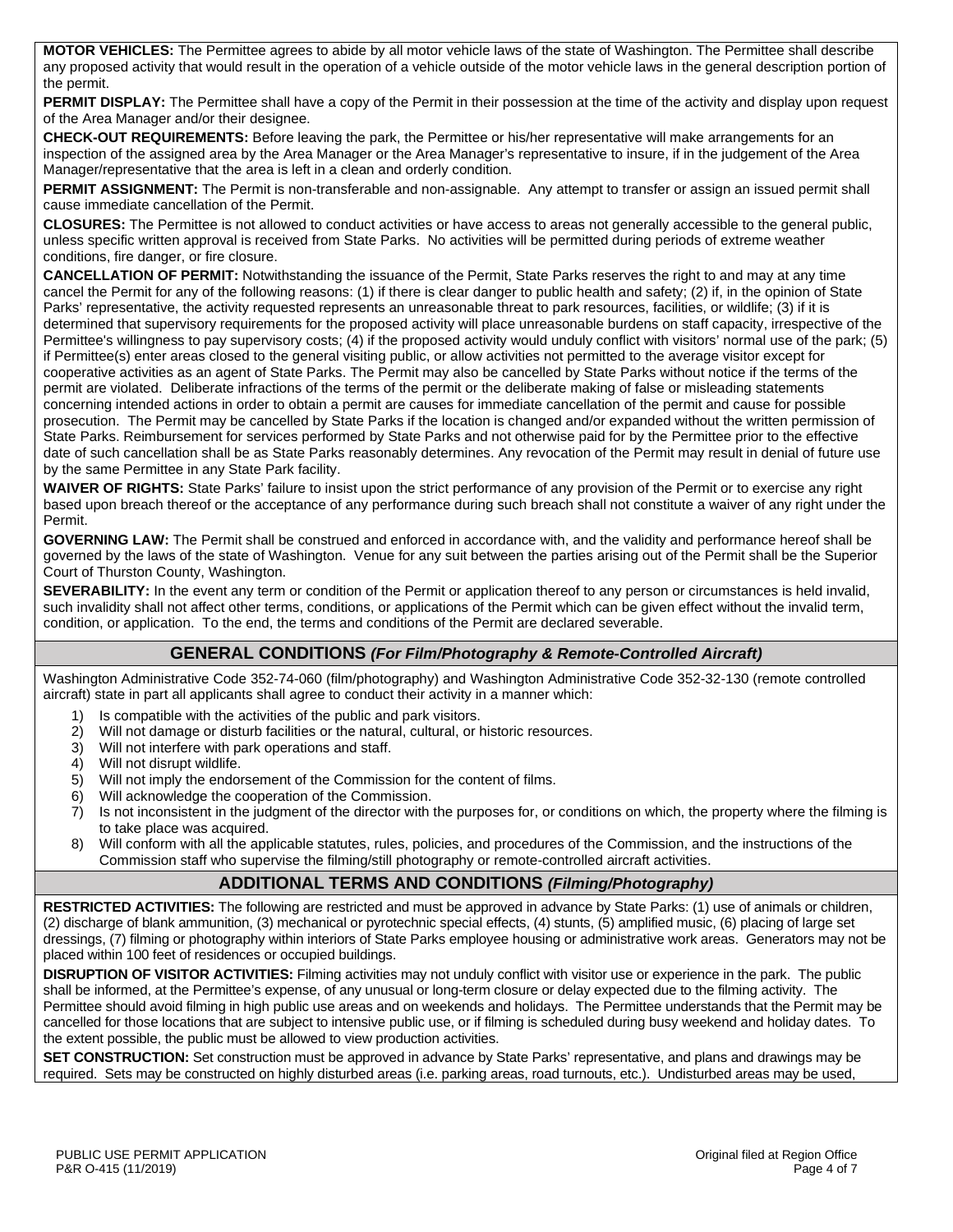provided all materials and equipment are hand carried to the site, no vehicles are used, and the area is returned to its original condition following filming. No foundations may be poured, and structures must be self-supporting.

**STATE PARKS LOGO:** The logo of the Washington State Parks and Recreation Commission is a registered trademark. If the Permittee wishes to use the State Parks logo, written permission of State Parks is required. This shall not be construed to prohibit incidental filming of the logo, except where that filming is for advertising, promotional, or commercial purposes. Incidental filming includes casual appearance of the logo, as on the shoulder patch of a uniformed employee, a State Parks vehicle, or an entrance or similar sign.

**USE OF AIRCRAFT:** Aircraft may not land in any park area without the express written permission of State Parks pursuant to WAC 352-32-130. The use of aircraft in connection with filming may require a Certificate of Waiver issued by the Federal Aviation Administration, granting a waiver of FAR 91.119(b) and (c), Minimum Safe Altitude. The Applicant must determine the need for this waiver prior to applying for a permit. If a waiver is required, a copy of the waiver and the Motion Picture and Television Flight Operations Manual must be provided to State Parks with the Application. Use of helicopters requires an additional cash damage deposit as determined by State Parks. Pursuant to WAC 352-32-130(5), State parks may specify additional restrictions for the use of such aircraft.

**CLEAN UP:** All shooting locations, storage areas, etc. are to be cleared of all equipment, props, and trash and returned to their original condition to the satisfaction of the monitoring State Parks' representative following completion of filming. Major sets may receive extensions on clean up times based on the judgement of State Parks' representative. All garbage and debris, including any animal feces, must be removed from the park and properly disposed of upon completion of each day's shooting. Film companies will provide and utilize their own trash receptacles. It is the Permittee's responsibility to inform contracted companies (caterers, etc.) of these requirements.

**SECURITY:** The Permittee may, at Permittee's expense, provide licensed security guards for site locations and storage areas. If State Parks' personnel are used for providing security or traffic control, the Permittee will be responsible for the costs of staff time involved. Noncommissioned security personnel may not be in possession of firearms on State Parks' property. Authorized and uniformed law enforcement officers (rangers, police, sheriff, state patrol) will be allowed to carry firearms. Public access to the set, storage, and staging areas may be restricted as determined by State Parks' representative. The Permittee will provide signs explaining that filming is underway, and will also provide barricade tape, or other physical barrier, as necessary for the safety of the public.

**ILLEGAL DISCRIMINATION:** The Permittee shall comply with the provisions of Title VI of the Civil Rights Act of 1964 (42 USC 200d); Section 504 of the Rehabilitation Act of 1973 (29 USC 794); Chapter 49.60, Revised Code of Washington; and Title I of the Americans with Disabilities Act (42 USC 12111-12117), as now or hereafter amended. The Permittee shall not discriminate on the grounds of race, color, national origin, sex, sexual orientation, religion, marital status, age, creed, Vietnam-era and disabled veterans' status, or the presence of any sensory, mental, or physical disability.

**SUSPENSION OF FILMING:** State Parks reserves the right to suspend production if, in the opinion of State Parks' representative, there appears to be abuse of or a likelihood of damage to any of the properties, road surfaces, or facilities of State Parks.

## **ADDITIONAL TERMS AND CONDITIONS** *(Remote Controlled Aircraft)*

**FEDERAL AVIATION ADMINISTRATION (FAA):** The permittee agrees to comply with all rules and regulations as set forth by the FAA for the use and operation of unmanned aircraft systems to include, but not limited to, Public Law 112-95, Section 336 and 14 CFR Part 107.

**DISRUPTION OF VISITOR ACTIVITIES:** Flying activities may not unduly conflict with visitor use or experience in the park. The public shall be informed, at the Permittee's expense, of any unusual or long-term closure or delay expected due to the flying activity. The Permittee should avoid the operation of remote-controlled aircraft in high public use areas and on weekends and holidays. The Permittee understands that the Permit may be cancelled for those locations that are subject to intensive public use, or if the activity is scheduled during busy weekend and holiday dates.

**SUSPENSION OF REMOTE-CONTROLLED AIRCRAFT AUTHORIZATION:** State Parks reserves the right to suspend remote controlled aircraft authorization if, in the opinion of State Parks' representative, there appears to be abuse of or a likelihood of damage to any of the properties, road surfaces, or facilities of State Parks.

### **REQUIRED APPLICATION FEES**

Event Application Fee - **\$45**

Filming/Still Photography Application Fee - **\$100**

Remote Controlled Aircraft Application Fee - **\$25** (flight only, no filming) TOTAL Application Fee Enclosed: \$

**Payment Methods:** 

**Credit Card -** Email application to Park email address (per the park contact list) and include call back information in the email. The park will call to obtain payment information over the phone.

**Check** –Mail application and check, made payable to Washington State Parks, to the specific park location per the park contact list. **Additional Fees -** May be assessed by park staff. For a fee schedule, visit;<http://parks.state.wa.us/DocumentCenter/View/9598>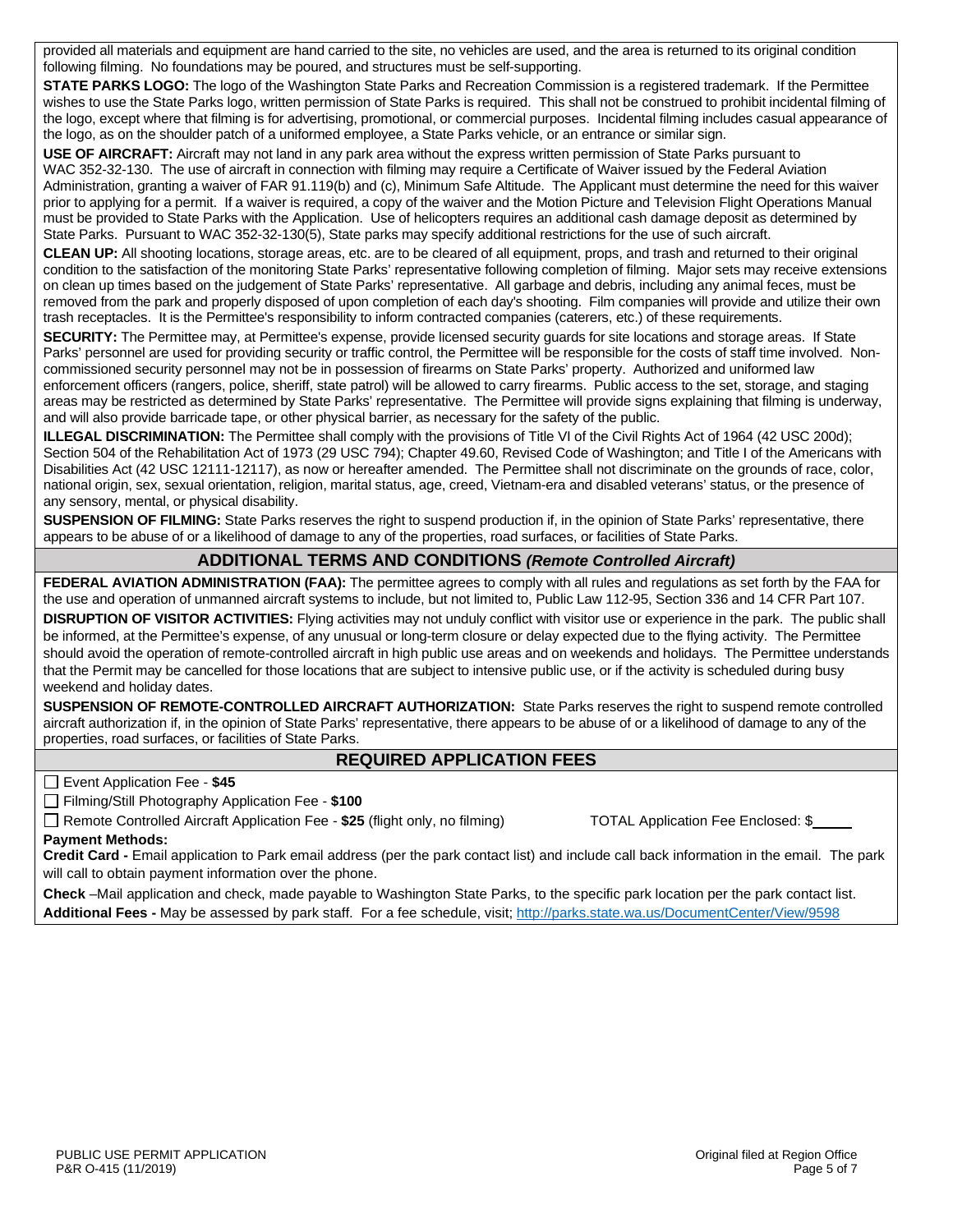## **REQUIRED ATTACHMENTS**

|  |  | <b>All Permits:</b> |
|--|--|---------------------|
|--|--|---------------------|

Certificate of Insurance or Proof of Liability Coverage (*see terms and conditions*).

 $\Box$  Park map with location of activity noted. For Remote Controlled Aircraft, include launch and landing sites with flight path. Google Earth maps with notations may expedite environmental review for all types of permit requests.

#### **Additional for Film / Photography:**

 $\Box$  Script (if applicable)

### **Additional for Remote Controlled Aircraft:**

 $\Box$  Proof of aircraft registration with FAA  $\Box$  FAA Certificate of Waiver or Authorization (if applicable)

□ Remote Pilot Airman Certification (if request is for Work/Business)

### **AGREEMENT / SIGNATURES**

I, the undersigned, and the organization which I represent, will comply with the rules and procedures of the Washington State Parks and Recreation Commission for special activities and public use of state park areas and ocean beaches. By signing below, I hereby acknowledge understanding and acceptance of the terms and conditions of the Permit Application, including the additional conditions contained herein, and further agree to comply with State Park orders or instructions in administration of said requirements along with any additional terms or conditions provided in the issued Permit.

*(The Application is not approved, and the activity may not proceed until the Regional Manager, or the Regional Manager's designee, or the Operations Manager approves the application and issues a signed Permit to the Permittee.)*

| Permittee Name (type or print name):                                                                                           |    | Title:                                                          |    |  |
|--------------------------------------------------------------------------------------------------------------------------------|----|-----------------------------------------------------------------|----|--|
|                                                                                                                                |    |                                                                 |    |  |
|                                                                                                                                |    |                                                                 |    |  |
| Signature:                                                                                                                     |    | Date:                                                           |    |  |
|                                                                                                                                |    |                                                                 |    |  |
|                                                                                                                                |    | <b>FOR STATE PARK USE ONLY</b>                                  |    |  |
|                                                                                                                                |    | <b>ADDITIONAL CONDITIONS (Additional pages may be attached)</b> |    |  |
|                                                                                                                                |    |                                                                 |    |  |
|                                                                                                                                |    |                                                                 |    |  |
|                                                                                                                                |    | <b>ADDITIONAL FEE WORKSHEET</b>                                 |    |  |
| <b>Staff Fee</b>                                                                                                               | \$ | <b>Regulatory Compliance Review</b>                             | \$ |  |
| Day Use Activity Fee                                                                                                           | \$ | <b>High Impact Fee</b>                                          | \$ |  |
| <b>Vendor Fee</b>                                                                                                              | \$ | Other                                                           | \$ |  |
| Other explanation:                                                                                                             |    |                                                                 |    |  |
|                                                                                                                                |    |                                                                 |    |  |
| <b>Total Additional Fees Due: \$</b>                                                                                           |    |                                                                 |    |  |
|                                                                                                                                |    |                                                                 |    |  |
| <b>ADMINISTRATIVE REVIEW</b>                                                                                                   |    |                                                                 |    |  |
| $\Box$ Application fee paid \$ (required before staff review) $\Box$ Additional fees paid \$                                   |    |                                                                 |    |  |
| □ Certificate of Insurance (WSPRC Olympia HQ address) or Proof of Liability Coverage (WA Gov't Entities) received and attached |    |                                                                 |    |  |
| $\Box$ Park map with location of activity noted attached                                                                       |    |                                                                 |    |  |
| □ Commercial Use Permit / Temporary Vendor Permit received and attached                                                        |    |                                                                 |    |  |
| $\Box$ Script (if applicable)                                                                                                  |    |                                                                 |    |  |
| □ Proof of aircraft registration with FAA (Remote Controlled Aircraft)                                                         |    |                                                                 |    |  |
| Remote Pilot Airman Certification (if request is for Work/Business)                                                            |    |                                                                 |    |  |
| $\Box$ FAA O-atter to at Materia and different on the Demotr O-atouted Atmosfield contracted                                   |    |                                                                 |    |  |